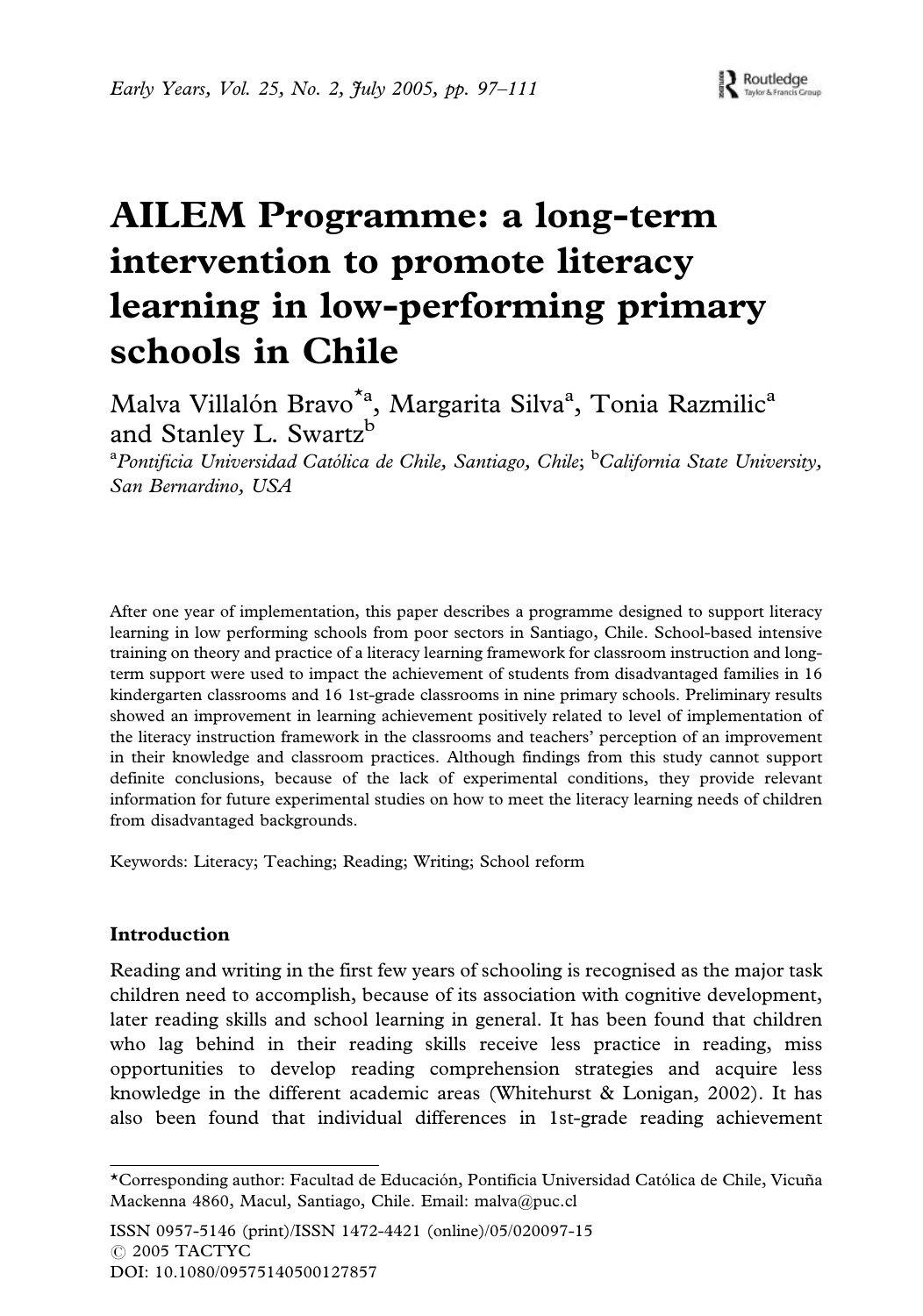significantly predict later reading comprehension, there being a high probability that children who are poor beginning readers will continue to have a relatively weak performance through the upper elementary grades (Compton, 2000; Bravo et al., 2003). It has also been established that disadvantaged populations, being educated in inner-city and rural schools with limited resources to allocate to education, have difficulty attaining functional literacy. On average, children from lower-income families enter school with less developed cognitive and academic abilities and tend to fall further behind in their learning achievements (Eyzaguirre & Le Foulon, 2002; Scarborough, 2002).

Education has been placed at the top of the Chilean government's priorities, as a means through which the less advantaged population will be better prepared to participate productively in a society with increasing demands of knowledge and skills. Since 1990, the slogan of the Chilean governments has been 'Growth with equity', a phrase that represents their interest in targeting the poorest sector in society and the positive discrimination policies. Even though more than 90% of the population's children are enrolled in primary education, it has been recognised that the poorest sectors are to be found in municipal and subsidised schools where resources are limited and learning outcomes are the lowest. Results from the national standardised test SIMCE (System for measuring the quality of education) in language and mathematics, applied in primary to 4th and 8th grades, evidenced that private schools, which account for 10% of primary-aged children, performed significantly better than the private subsidised and the public schools, funded by the government. On the contrary, the public sector, which accounts for 60% of primary schools, exhibited the lowest learning average outcomes. The Ministry of Education increased the resources allocated for the improvement of teaching and learning in the municipal and subsidised schools. Different innovative programmes directed towards the poorest achieving municipal and subsidised primary schools were implemented, within a general reform of the educational system that included the creation of a new National Curriculum, in order to improve learning standards for all pupils, including pre-school and elementary education. Improvements in the quality of school buildings, additional teaching resources and workshops for pre-school and elementary teachers were developed to promote more effective pedagogies. Assessing literacy and mathematics learning outcomes through national and international surveys has also been a relevant component of this educational reform (Barnard, 2000; Eyzaguirre & Le Foulon, 2002).

However, despite a decade of positive discrimination reform, recent results from these studies have evidenced no significant changes in learning outcomes. Many schools participating in the innovative programmes developed in the 1990s have maintained their previous underachievement in literacy and mathematics and national standards appeared significantly below those of the European and Asian students assessed. Some 32% of the 4th-grade students assessed in 2000 by the SIMCE did not reach the minimum level in mathematics, and 19% were below the minimum literacy skills. The lowest outcomes were found in the public schools. A large-scale longitudinal study funded by the Chilean Ministry of Education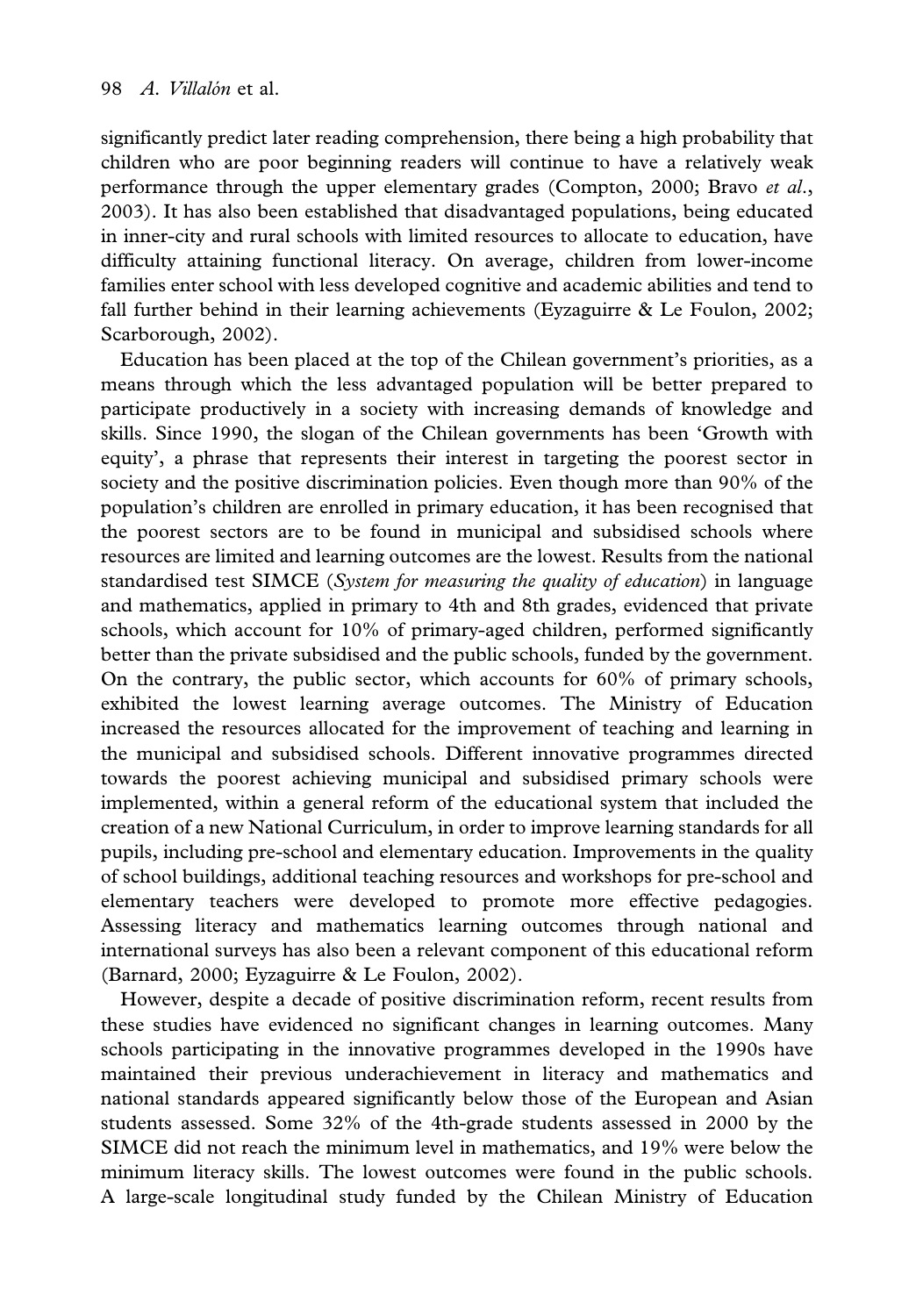(Ministerio de Educación de Chile, 1998) showed that between 36% and 49% of the 5749 children assessed at 4–5 years of age, lacked basic cognitive skills; 40% of this group did not show any progress by the end of pre-school level and 1st grade. At the end of 1st-grade, 50–59% of the whole sample had achieved less than 50% of reading, writing and mathematics learning objectives. Some characteristics of the educational process observed in the classroom were related to these results: only 25% of the time was devoted explicitly to educational activities, with appropriate materials, supervision and assessment. According to another study that assessed the quality of the different types of Chilean pre-school programmes against international standards, pre-school education is on average at a minimal level of quality, with 21% of the centres in the inadequate range. Personal care routines was the best area in all centres, followed by fine and motor development activities (Villalón *et al.*, 2002). In another recent study, focused on classroom practices at 1st and 2nd grades, it was established that more than 50% of the educational activities were devoted to learning the alphabet code in 1st grade and that there was very little emphasis on oral language and reading activities at both levels. According to a recent follow-up (Bravo et al., 2003), only 25% of the students from the public schools serving children from middle- to low-income families in Santiago, Chile, exhibited the knowledge and skills needed to benefit from the learning experiences provided in primary education. Other studies confirm that many classrooms serving low-income children still do not that provide optimal support for their language and literacy learning (Burchinal et al., 2000).

As a way to face a challenge that proved to be more complex and difficult than originally supposed, the Ministry of Education invited a number of institutions to design educational interventions to enhance the teaching performance in the schools with the lowest learning outcomes in the metropolitan area, where almost 40% of the country's population lives. The best proposals were selected and the costs of the interventions were financed by the ministry. All these schools enrol students from low-income families and are poorly equipped in terms of the quality of school buildings and teaching resources, despite the additional support received from the government. The main objective was to amend the underachievement in literacy and mathematics of these schools, through a four-year intervention programme from kindergarten to 4th grade. It was recognised that the reform programmes implemented did not change the teaching practices and that closer tuition and follow-up of the teachers were needed. These training programmes have been described as too much based upon theoretical aspects of teaching and too little based on practice (Filp, 1994). Different evaluation reports showed that SIMCE results were not used as a feedback to inform teaching and that assessment practices in the schools had to be improved, in order to support evidence-based teaching (Eyzaguirre & Le Foulon, 2002).

Selected among those supporting institutions, an interdisciplinary team from the Faculty of Education of the Pontificia Universidad Católica de Chile took charge of 14 out of 66 elementary schools, where learning achievements at 4th grade were significantly below average in the national testing. The intervention programme was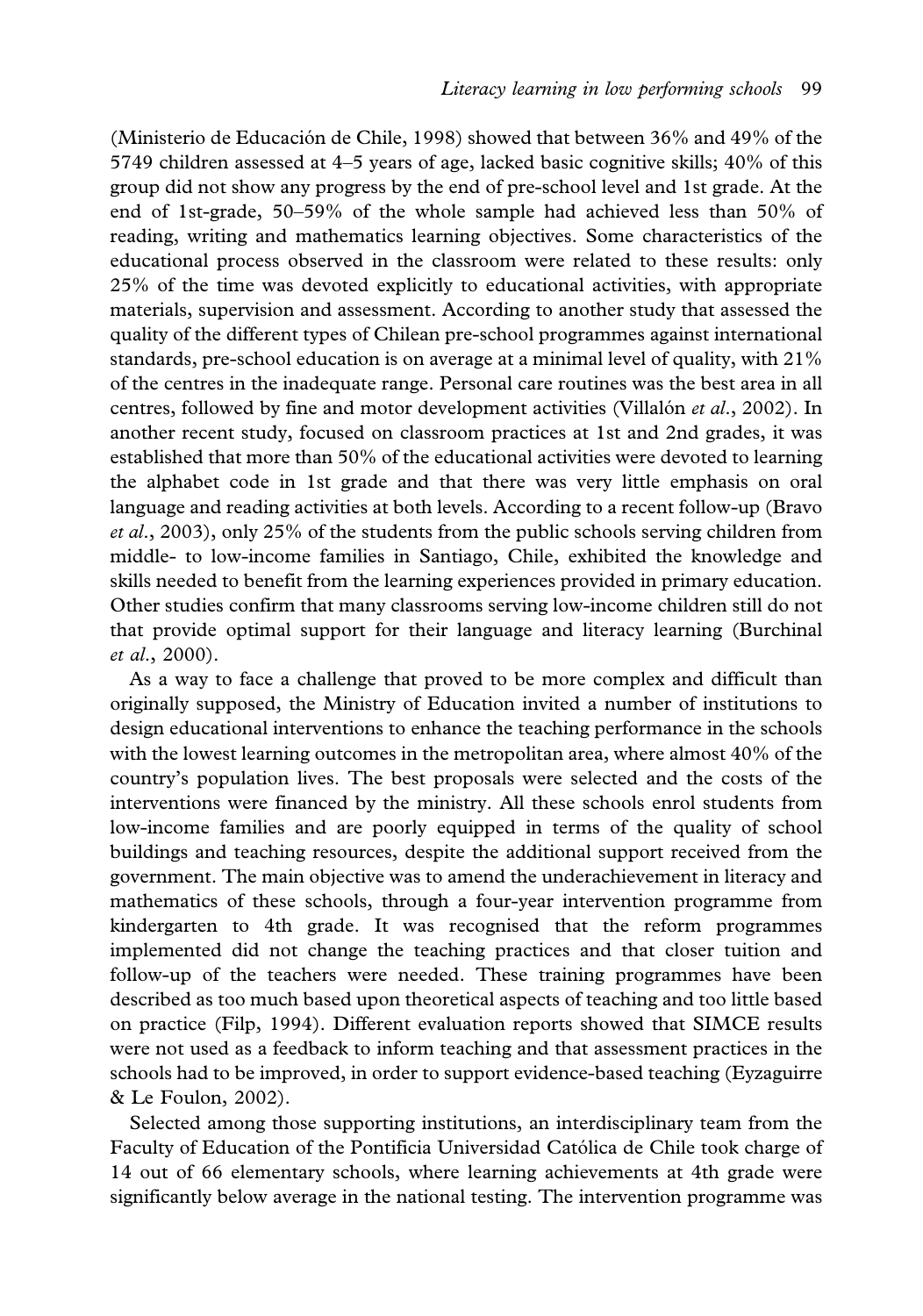designed and implemented in collaboration with the Foundation for Comprehensive Early Literacy Learning (CELL).

Academic contacts between CELL and the Faculty of Education had been developed during the last years. Members of the faculty had known about CELL's experience in the USA with educational interventions, including social groups and learning problems, not too distant from those found in Chile and had wondered about the possibility of implementing similar strategies in the country. The call done by the Ministry was seen as an opportunity to do it. Therefore, an institutional collaboration with CELL, including the mobility of experts and educational trainers was included in the proposal submitted to the Ministry. CELL was initiated in 1994 as a project of the California State University, to support literacy learning in primary grades for schools in Southern California, where a significant proportion of the population is from poor Hispanic backgrounds. During the past ten years, CELL has trained more than 12,000 teachers who have, in turn, provided instruction for more than a million students. Many of these teachers are from Hispanic backgrounds, serving at bilingual schools where the children of immigrants receive their education. A large-scale study conducted by the Program Evaluation and Research Branch of the Los Angeles Unified School District (2000) concluded CELL was effective regarding overall increases in achievement, as well as compared to results from schools that received no training. The impact on special education was also measured, from savings that result in the reduced referral of children. Both level of implementation and adherence to the instructional framework were seen as important variables. Thus, CELL's experience with Hispanic and poor students, using strategies which could be applied to different educational programmes and not asking for specific classroom materials, were considered among the advantages that CELL presented to contribute to our intervention. The fact of beginning those strategies at pre-school and integrating that level to the primary level, was also considered of importance, in order to improve children's early literacy experience.

After one year of implementation, this paper presents the strategic principles and theoretical background of the proposed programme, description of the participants, the training processes and some preliminary results, together with the impact of the intervention on the children's learning achievements, and the teachers' perception of the training effects in their theoretical constructs of literacy learning and effective classroom instruction. Results from this study support no definite conclusions, because of lack of experimental conditions, but do provide relevant information for future research on how effective literacy learning of children from disadvantaged backgrounds might be supported.

#### The AILEM programme: key principles and theoretical background

The programme Aprendizaje Inicial de la Lectura, la Escritura y las Matemáticas [Early Learning in Reading, Writing and Mathematics] (AILEM), was developed applying CELL key principles within the framework of the Chilean National Curriculum, including its contents and pedagogical resources, to improve classroom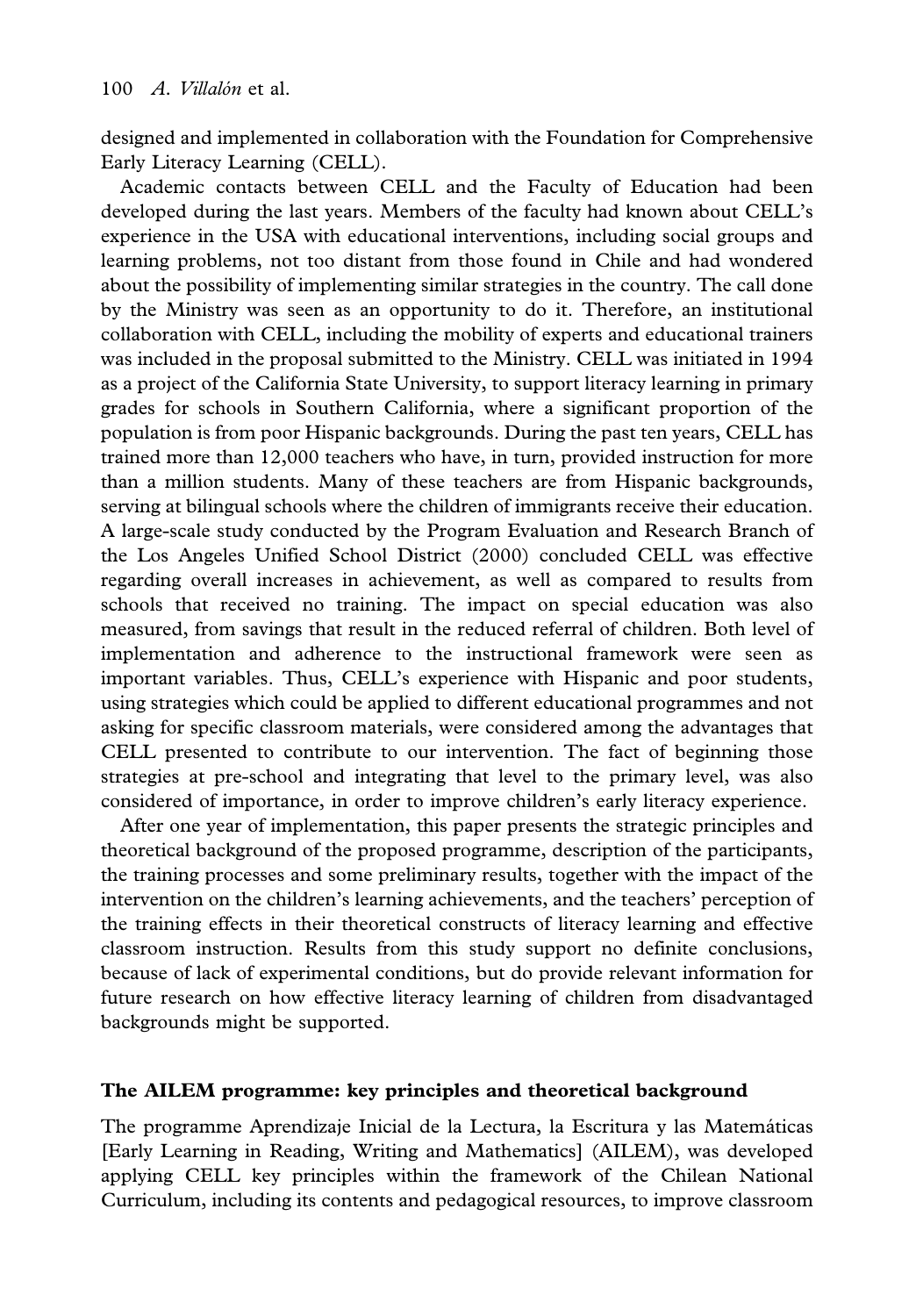instruction and increase learning achievements. The key principles of effective professional development, described in detail below, have been found essential for the improvement of teaching practices (OECD, 1992; Hopkins & Stern, 1996; Marchesi & Martín, 1998).

#### Emphasis on reading and writing

Research in the past two decades has significantly increased our understanding of how children learn to read and write and the type of instruction that provides the necessary support for children in the learning process (Adams, 1990; Clay, 1991a; Teale, 1995; Jiménez & Ortiz, 1995; Solé & Teberosky, 2001; Neuman & Dickinson, 2002). Literacy acquisition is a complex task involving the development of oral language and the mastery of written language, both reading and writing. It is increasingly apparent that pre-school experiences are crucial to children's long-term literacy success. Recent evidence suggests that most reading difficulties are caused by limitations in children's early literacy experiences and educational context before formal literacy instruction (Scarborough, 2002; Vellutino & Scanlon, 2002). Studies focusing on emergent literacy have demonstrated that, as part of their early socialization and prior to formal literacy instruction, children from advantaged backgrounds develop an understanding of the phonological units that make up a language, a knowledge of the graphic representations of sounds and the formats of texts, as well as a comprehension of the social function they have (Teale & Sulzby, 1986; Clay, 1991a; Solé & Teberosky, 2001). In a recent meta-analysis of studies conducted with English-speaking children (Scarborough, 1998), a wide variety of predictors of future reading abilities were examined. Comparing findings from 61 research samples, three sets of skill variables were identified: measures of the processing of print, measures of oral language proficiency and measures of nonverbal skills. Letter identification and phonological awareness skills, involving the process of print, were among the most predictive measures. Five areas of instruction have been identified as critical elements for success in teaching reading: phonemic awareness (the ability to identify and work with individual sounds in spoken words); phonics (the relationship between the sounds of the spoken language and the letters of the written language); fluency (the ability at the same time to recognise and comprehend words); vocabulary (the readers' knowledge of most of the words that are read, in order to take meaning from the text); and text comprehension (understanding what is read). All these elements were developed in an approach that uses various teaching methods to support reading and writing mastery. Reading and writing are considered as reciprocal processes and teachers are trained to use a method consisting in the gradual decline of teacher support and the gradual increase of student independence based on demonstrated proficiency (Clay, 1998).

Oral language development is supported for all learners across the framework of instruction, promoting vocabulary building and the use of accurate language structure. Oral language is the foundation for all the elements of early literacy learning (Cazden, 1992). An active oral engagement with each student is stressed as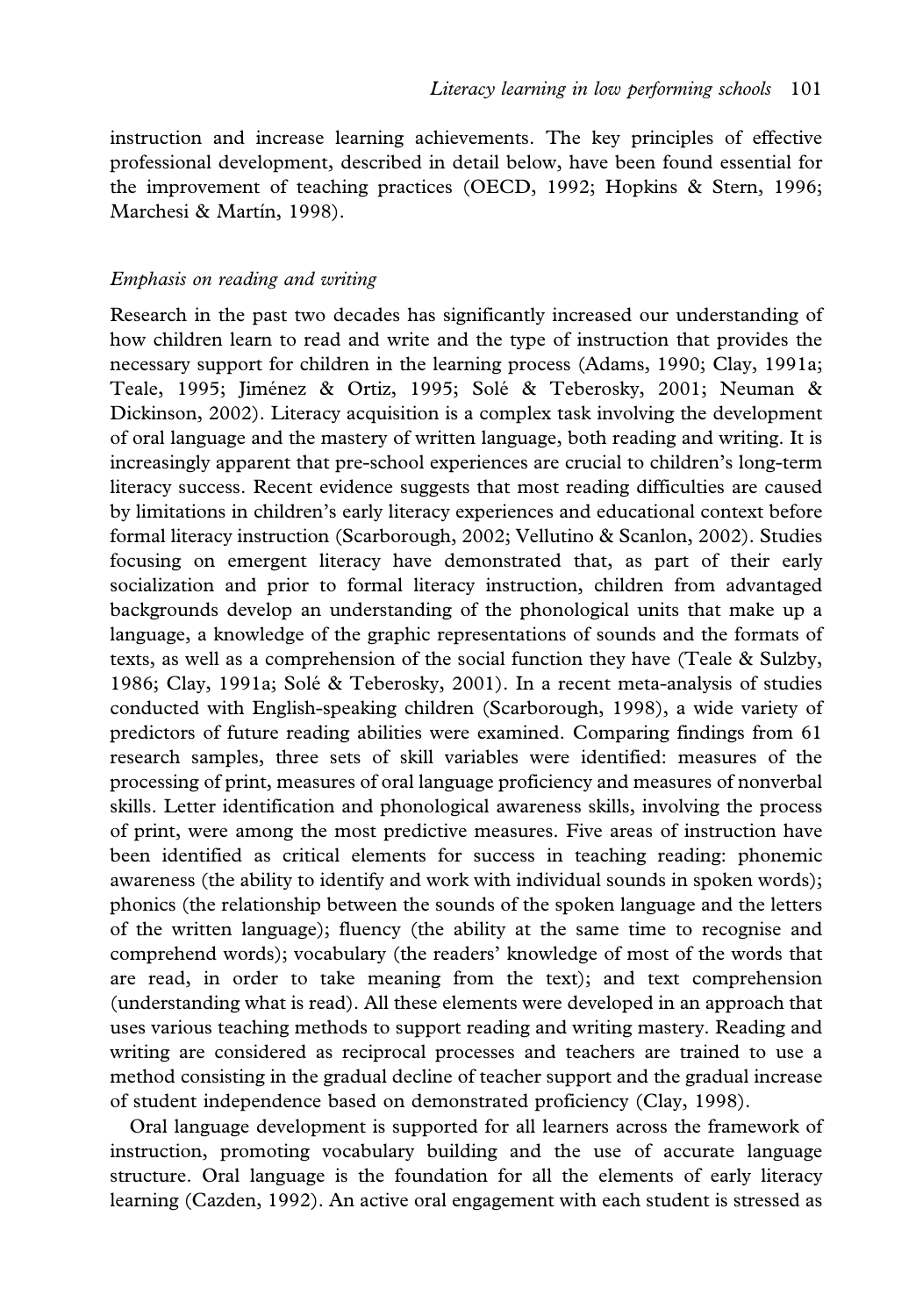each of the framework elements is used. Teachers are encouraged to consider literacy acquisition as a problem more linked to how to teach rather than what to teach—i.e. using literacy best practice as the primary element in teaching regardless of the content area. Without minimising the importance of other content areas, literacy learning is established as the highest priority. Classroom arrangement is a fundamental support for developing the instructional framework, including displays of the letters of the alphabet, names of the children, high-frequency words and recent works completed by the students.

The six elements of the framework for classroom instruction are as follows:

- 1. Reading aloud to students: this activity models the way in which reading is done, encourages the students to acquire reading skills, and allows them to experience a variety of forms and styles of writing. The listening and thinking skills used during reading aloud help students to develop comprehension skills (Adams, 1990; Clay, 1998).
- 2. Shared reading: this is commonly done with books or chart paper large enough to allow the group to see the print and follow along. The teacher points to the text while reading, selects explicit skills for direct instruction and observes the students' responses and behaviours (Pappas & Brown, 1987; Swartz et al., 2002).
- 3. Guided reading: the teacher provides an introduction to the text and then observes the students as they read, assisting them in the problem-solving experience so as to promote future use of these skills (Clay, 1991a, 1991b; Lyons et al., 1993; Fountas & Pinnell, 1996).
- 4. Independent reading: opportunities for independent reading should be part of each stage of students' literacy development, with familiar texts that students know from their reading aloud, shared reading and guided reading experiences (Clay, 1991b; Taylor, 1993).
- 5. Interactive writing: this is a process in which the students and the teacher collaborate in the construction of the text and share the role of scribe. The negotiation of a text is a process that develops planning skills, appropriate language structures and vocabulary (Button et al., 1996; McCarrier et al., 2000).
- 6. Independent writing: all students are given the time to write text, incorporating all they have learned (Clay, 1998).

## Focus on the professional development of teachers

Helping teachers to become more effective in their work is proposed as a primary goal. The programme focuses on improving the teachers' classroom practices, based on a better understanding of the process of literacy learning and on a gradual decline of support based on observation of individual student growth, through a decisionmaking process about the ways to assist each student toward the goal of independence. Teachers are trained to improve their observation of students to better inform instruction, and in order to meet the needs and strengths of each student and to support them in the use of a variety of problem-solving strategies.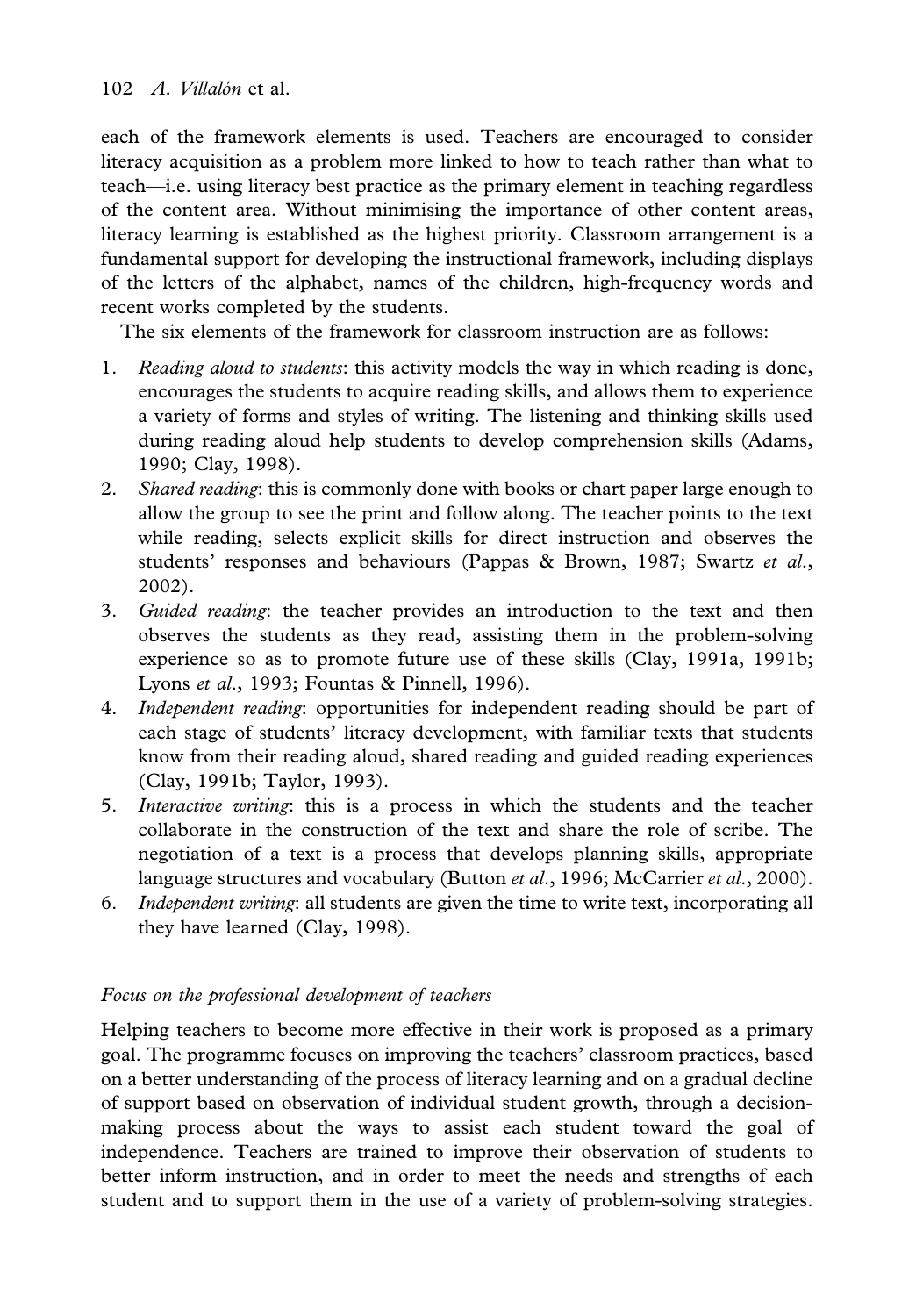Teachers learn to use the elements of the instructional framework to structure classrooms that use literacy activities throughout every school day, coordinating their work at all grade levels. The training programme is based on a high level of confidence in the ability of teachers to become more efficient in their work, given appropriate training and long-term support (Marchesi & Martín, 1998). No specific classroom materials are recommended or required, rather the training helps teachers to use whatever instructional materials they have and to organise their teaching for maximum result (Swartz et al., 2002).

#### Capacity building at school sites

The programme training is orientated to the school team of teachers and administrators, to ensure sustainability in the school change process. The training model provides intensive professional development with follow-up. Training a team of teachers and administrators is a year-long process. Follow-up support is provided through on-site training, class visits and monthly professional meetings. This capacity-building model ensures long-term support to the school change process (Reynolds & Cuttance, 1992; Hallinger & Leithwood, 1996).

Teachers who understand the process of literacy, who use teaching methods proven effective by research, and who are provided with professional development to improve their practice, are found to be key in achievement of educational goals (OECD, 1992). The urgent need for more effective early literacy support in schools that serves low-income children has been stressed by many international reports (Snow et al., 1998).

In synthesis, and supported by good results obtained by CELL in similar educational environments, AILEM proposed a teachers' and administrators' training programme based on its key principles, in order to improve learning achievements in low performing schools.

#### Methodology

#### Participants

Nine of the 14 schools participating in the programme had kindergarten classrooms and completed the student follow-up. Participants included 16 pre-school teachers in Kindergarten and 16 primary teachers in 1st grade. Principals and primary coordinators from each school participated in the training sessions. All participants were qualified teachers and had received some in-service training related to the new National Curriculum, during the past five years. Previous teaching experience ranged from eight to 30 years.

All schools had one or two classrooms at each level, except for one (School Capitán) Pastene), that had four classrooms at each level. In one of the schools, San Francisco de Mapuhue, the same pre-school teacher is in charge of the two kindergarten classrooms, one in the morning and the other in the afternoon. Classroom sizes are different in the schools, ranging from seven to 41 children in kindergarten and 16 to 42 in the 1st grade.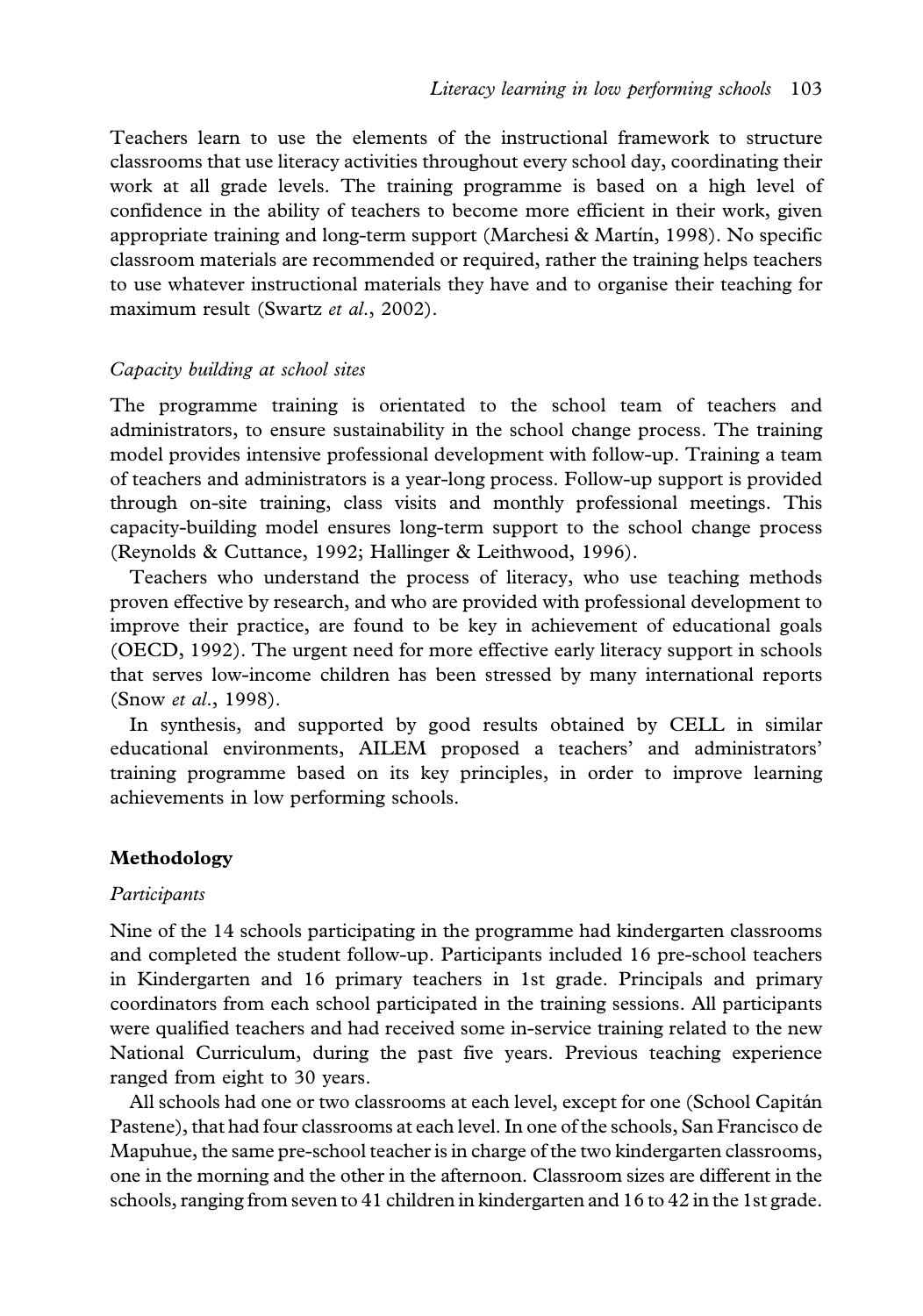#### 104 A. Villalón et al.

A total 333 kindergarten children and 429 1st-grade children participated in the assessment before the intervention, at the end of the school year 2002/03. 402 kindergarten children and 435 1st-grade children participated in the assessment at the end of the single school year intervention. Almost all children were Chilean, except some few boys and girls from other Latin American countries, including Argentina and Peru; home language was Spanish in all cases.

#### Procedure

Procedure included intensive teacher training workshops and various follow-up activities in participating schools. Trainers from the Foundation for Comprehensive Early Literacy Learning (USA) and the Faculty of Education conducted four weeklong training sessions over a year and a half period. The multidisciplinary team of the Faculty of Education in the Pontificia Universidad Católica de Chile responsible for the AILEM programme, participated in the teacher training and also received advanced training in coaching and facilitation of the school change process.

These sessions included direct training in teaching methods of the framework of instruction described above, assessment procedures to design and modify instruction practices, and giving feedback on teachers' work using their new learning. Individual members of the Faculty of Education were assigned specific schools to provide ongoing support between training sessions. Faculty visited classrooms, provided coaching on a weekly basis and conducted professional development meetings of teachers to review and apply the teaching strategies provided during the training sessions, in order to achieve the learning outcomes established in the National Curriculum. Administrators at each school were also visited by the members of the PUC faculty to review the teachers' progress and the programme implementation plan.

These schools were labelled as 'critical' and assigned to the intervention programmes by the government, because their learning outcomes had not improved despite the additional support received within the educational system reform. Teachers attributed poor learning results to biological and social factors related to poverty that could not be compensated by the schools, which were also poorly equipped. These factors were causally related to low-quality instruction, characterised by low rates of student time-on-task and teacher communication of high academic expectations, frequent classroom interruptions and discipline problems. Pre-school and primary settings and routines presented key differences: personal care routines, fine motor skills and free play were emphasised in kindergarten classrooms, through painting, construction play and worksheets; formal reading and writing activities were the main focus of primary classrooms, all children using the same textbook. Environmental print and other books were almost absent in all settings.

#### Data collection process

Data were drawn from each participating school before and after the intervention, at the end of the school year 2001/02 and the school year 2002/03. All children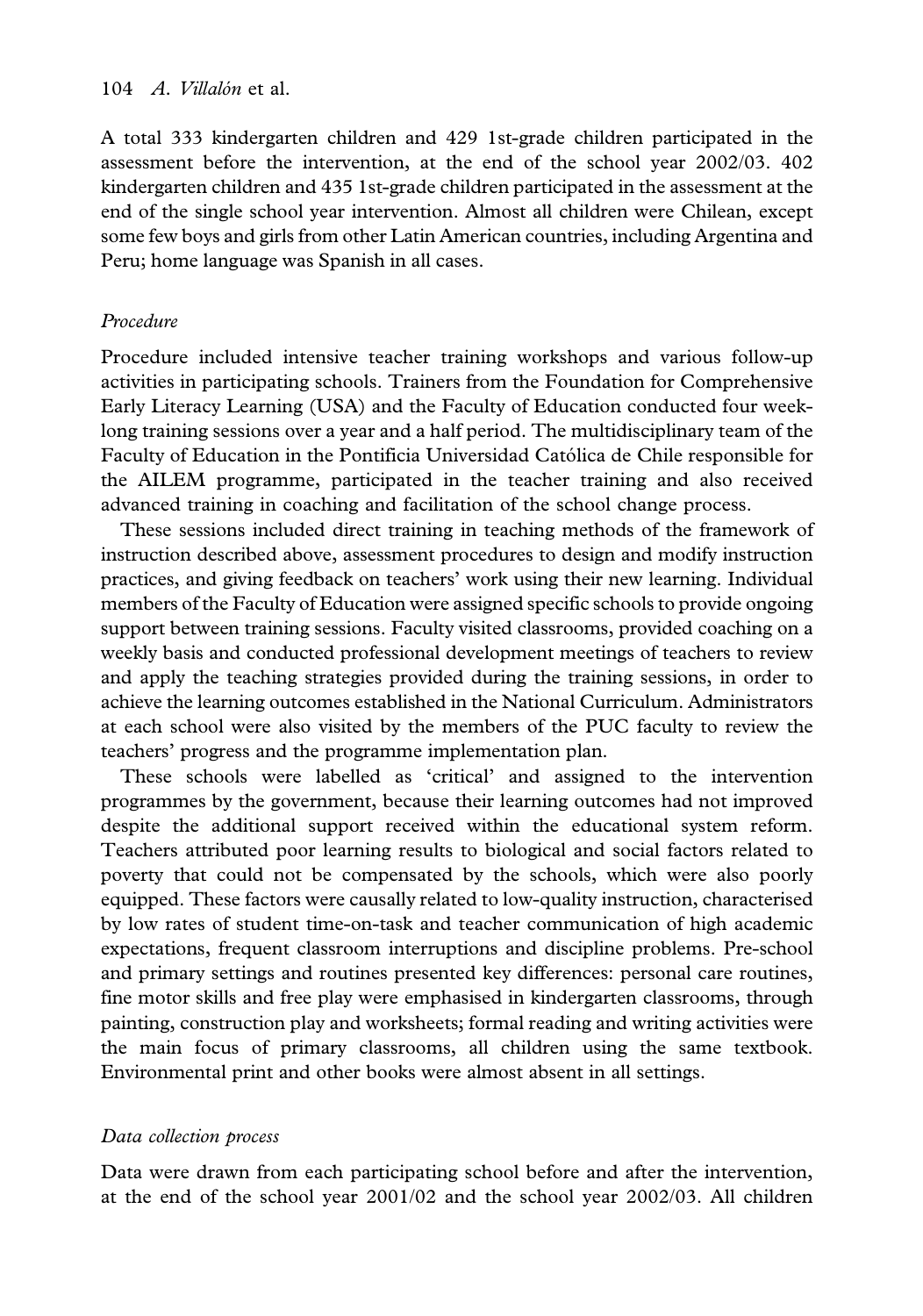were assessed individually by their teachers and by the AILEM team members assigned to the schools. Literacy assessment in kindergarten included knowledge of the alphabet, knowledge of print, oral comprehension and reading and writing. The 1st-grade literacy assessment included knowledge of the alphabet, knowledge of print, reading proficiency, reading comprehension and writing, according to the learning outcomes established by the Chilean National Curriculum.

In order to evaluate the impact of the intervention, all the teachers participating in the AILEM programme rated their theoretical constructs of literacy learning and effective classroom instruction before and after the training sessions. Teachers were asked to rate their knowledge on a scale of 1 to 5, with 1 indicating a low level of knowledge and 5 indicating a high level of knowledge. Both aspects were presented separately. Teachers were also asked to write their personal views about the contributions and the difficulties they had faced during the implementation of the AILEM programme in their classrooms and schools.

Additionally, every four to five weeks, (over the course of the school year), each classroom was observed in order to evaluate the implementation of the instruction framework. These observations were conducted by one of the two faculties assigned to each school. At the end of the school year, each teacher participating in the programme was classified by the two members of the AILEM team supporting the programme implementation at his/her school, based on the field notes, the pictures and the videos they had taken during their visits to the classroom. Four implementation levels were considered, on a scale of 1 to 4, from low (1) to high (4). The checklist included the six elements for classroom instruction and the literacy environment. Each teacher had two independent classifications, from the faculties assigned to his/her school.

#### Results

Comparison between learning achievements in kindergarten and 1st grade at the end of the school year, before and after the intervention, evidenced a significant improvement during the school year of AILEM implementation. Subjects were assigned to one out of four achievement levels in both grades, according to the learning achievements expected at the end of each course in the National Curriculum. Low level includes the subjects below 60% of achievement. Average level includes the subjects in the range 60–69.99%. Good level includes children between 70% and 89.99% in achievement, and the high level those from 90% to 100%. As shown in Figure 1, the great majority of kindergarten children assessed were in the lowest level of achievement at the end of the school year 2002/03, before the intervention, and none of them had reached the highest level, meeting the content standards established in the National Curriculum. At the end of the first year of AILEM implementation, more than 40% of the children were still at the lowest level, but a similar percentage had reached a good level and 15% had reached the learning outcomes expected for this grade.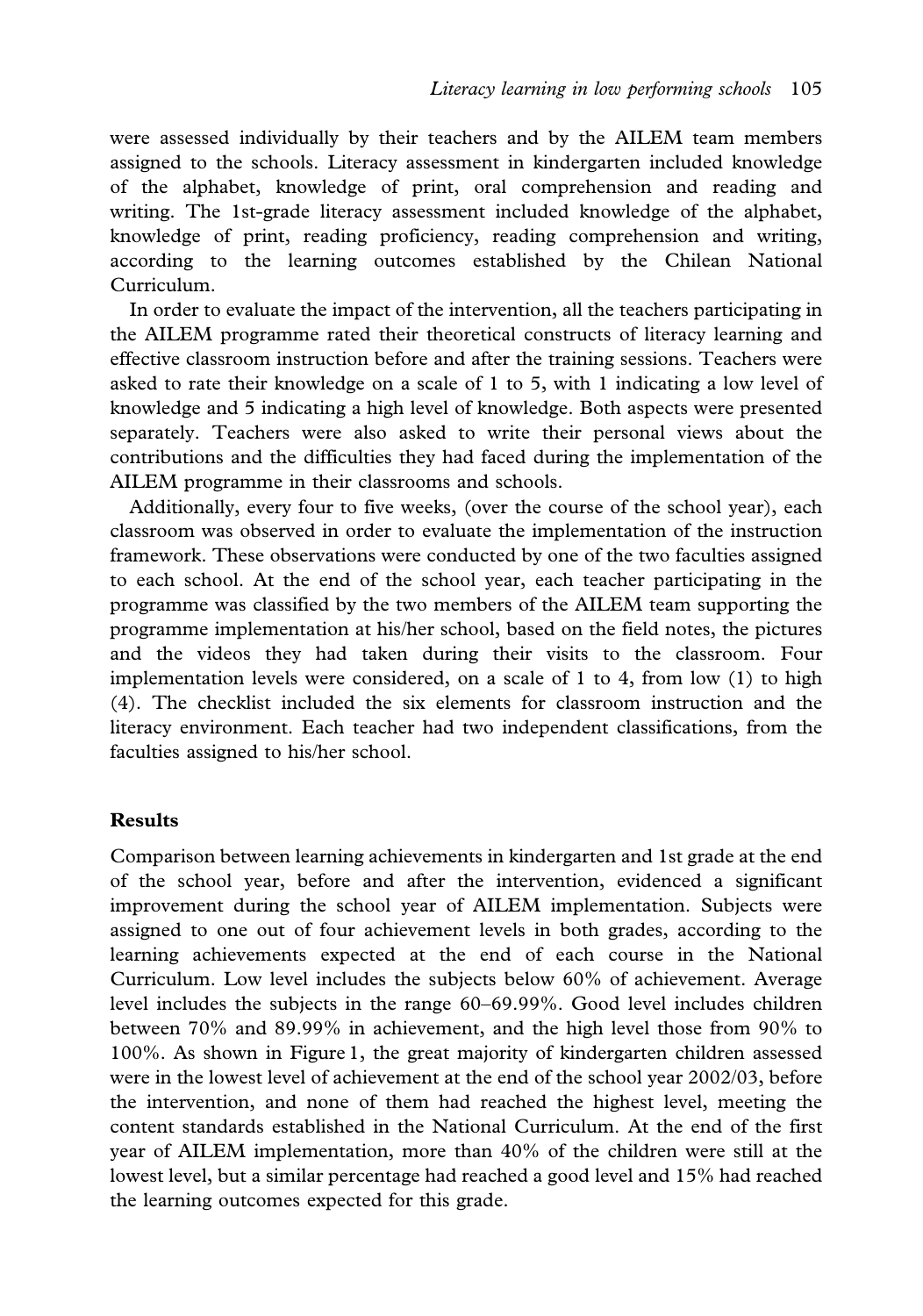

Figure 1. Comparison of percentage of kindergarten children at four achievement levels, at the end of the school year, before and after the intervention

Figure 2 compares the distribution of children at the end of 1st grade before and after the intervention. Literacy learning outcomes before the AILEM implementation at the schools were below 60% in almost 70% of the children assessed at the end of the school year, and less than 1%—four out of 429 children had reached the learning outcomes defined for this grade. After the intervention, more than 60% of the children had reached an achievement defined as good and almost 30% were at the expected level at the end of this grade.

Even though all classrooms experienced an improvement of literacy learning achievement at the end of the school year, differences were observed in the amount of progress, in each classroom, in all schools. In order to explain these differences, average outcomes were related to the level of implementation of the AILEM programme in the classrooms, evaluated by the two members of the faculty assigned to each school. All teachers were assigned by two faculties to one of the four implementation levels, previously described, according to the observed use of the teaching strategies in their classrooms. Inter-judgement reliability was 0.91. The implementation average score was 2.7 for kindergarten teachers and 2.8 for 1stgrade teachers, so it was concluded that implementation level was not related to grade. As indicated in Figure 3, the implementation level was positively related to the learning outcomes of the teachers, and this difference was not significant.

Results from the questionnaire answered by the teachers, comparing their professional work before and after the AILEM training showed that teachers' perception about the training was positive. All of them experienced a positive change in their theoretical constructs of literacy learning and effective classroom instruction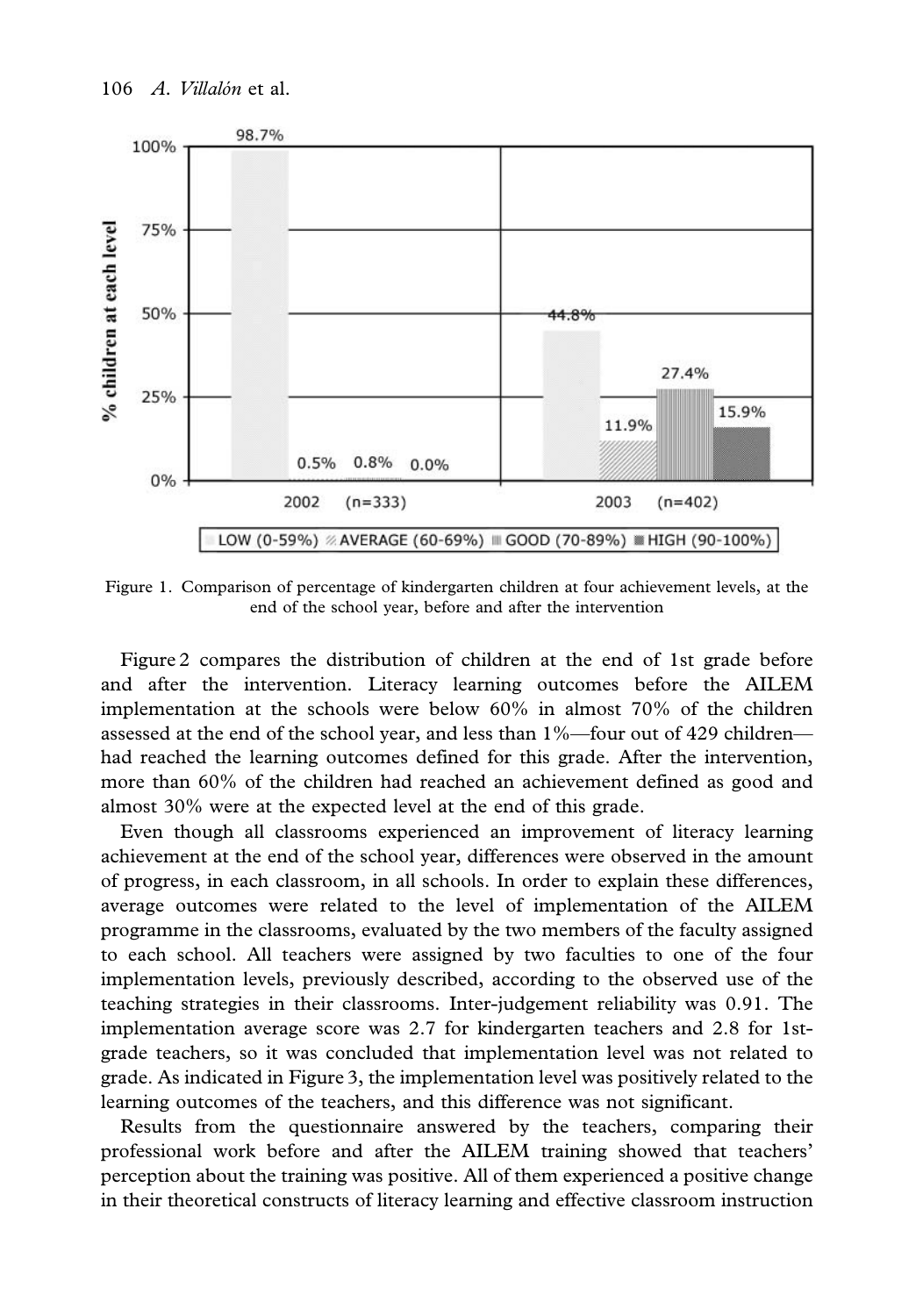

Figure 2. Comparison of percentage of 1st-grade children at four achievement levels at the end of the school year, before and after the intervention



Figure 3. Literacy average outcomes related to programme implementation levels

as a consequence of the training sessions. On a five-point scale, the average score before the training was 2.8 and the average score after the training was 4.1. There were no significant differences between the two assessed areas and among teachers from different grades. Personal comments from the teachers expressed their experiences: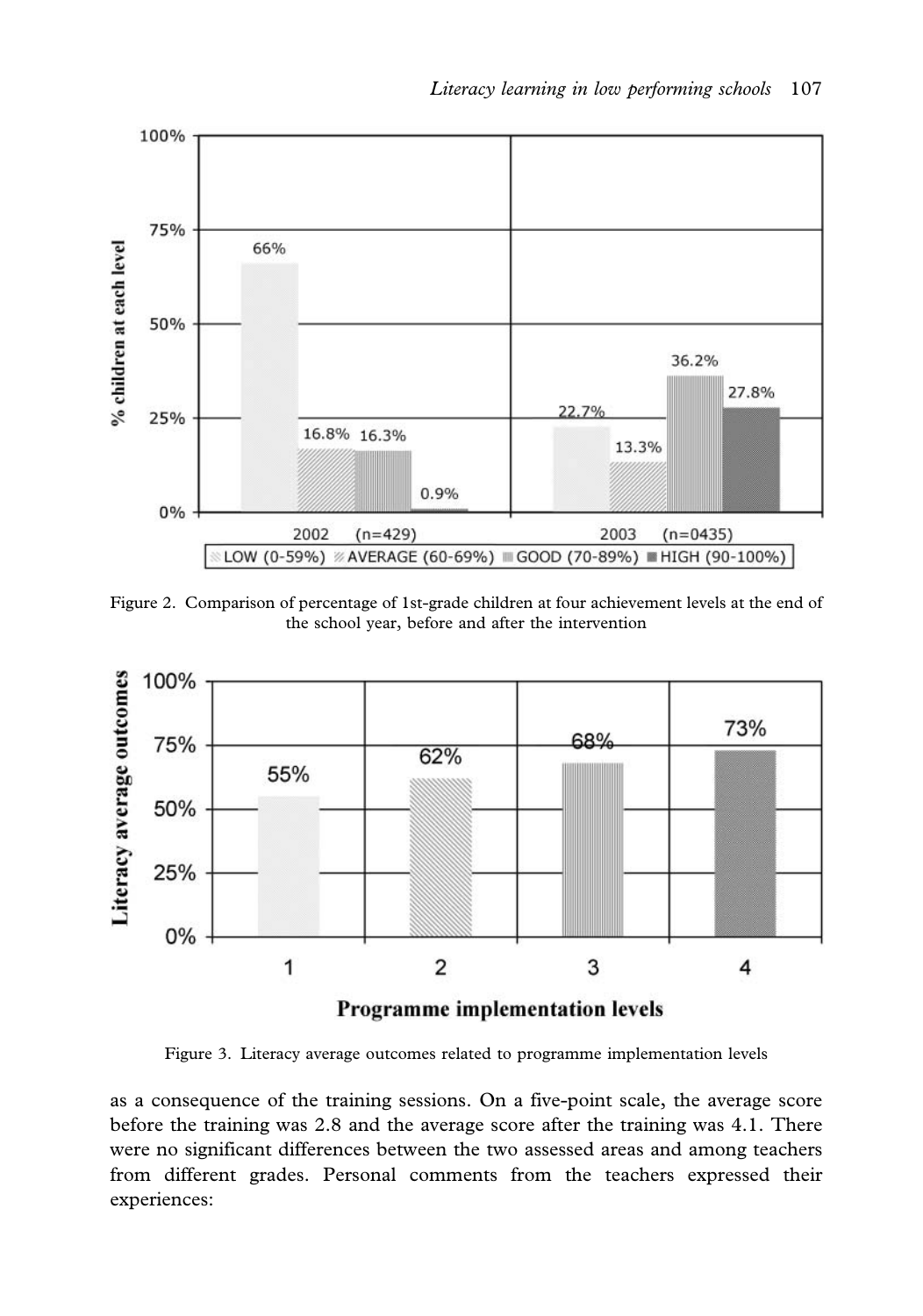It was difficult for me to change my routine, but the students appeared much more motivated to participate in these reading and writing activities, so they helped me to innovate my teaching methods. (primary teacher)

This is the first time I feel I am recognised as a professional by the primary teachers of the school. We are working in a collaborative way to help each other to implement the teaching strategies, sharing our success and our difficulties. (pre-school teacher)

Children don't mind if they make mistakes, they know they are learning and enjoy the experience of autonomy they get at each level. (primary teacher)

The pictures and video tapes that registered the implementation process during the faculty visits to the schools documented the changes introduced in the classroom practices. Print environment and a variety of texts, that were previously absent in all settings, evidenced the improvement of the learning context.

#### Discussion

A major objective in the present paper was to describe an intervention programme designed to improve literacy learning achievement in Chilean schools, serving to children from low-income families who had experienced no gains from previous support programmes. Recent studies conducted in Chile had evidenced that the quality of public programme support for language and literacy was rather low, despite the educational reform implemented in the country since 1990 (Eyzaguirre & Le Foulon, 2002). This intervention was funded by the Ministry of Education, in order to attend to the poor learning outcomes exhibited by these public schools.

It is necessary to point out the difficulty of obtaining definite conclusions from these preliminary results. Nevertheless, the present findings suggest that this kind of intervention seems to be appropriate for meeting the needs of the primary schools that serve this disadvantaged population. Classroom practices benefited from this structured and explicit programme of well-known instructional strategies for reading and writing skill development, beginning in kindergarten and continuing through the primary grades. The number of students meeting national educational goals increased substantially, even though this meaningful effect still falls far short of success for all children.

Overall analysis of the data highlights the apparent effectiveness of the AILEM programme, after a full school year of implementation. The kindergarten level shows the most impressive change in performance. Nevertheless, at least part of this success can be atributed to the implementation of literacy experiences that, in spite of being part of the new official programme, had not been effectively implemented in the kindergarten classrooms. The 1st-grade classrooms also experienced valuable progress in literacy outcomes at the end of the school year. From this early and intensive intervention, a higher proportion of students seem likely to be better prepared to succeed at school, even though learning outcomes after the intervention are far from meeting national content standards, because many students are still performing poorly in reading and writing and risk later underachievement in school. However, in both of the cases, it needs to be emphasised that proper control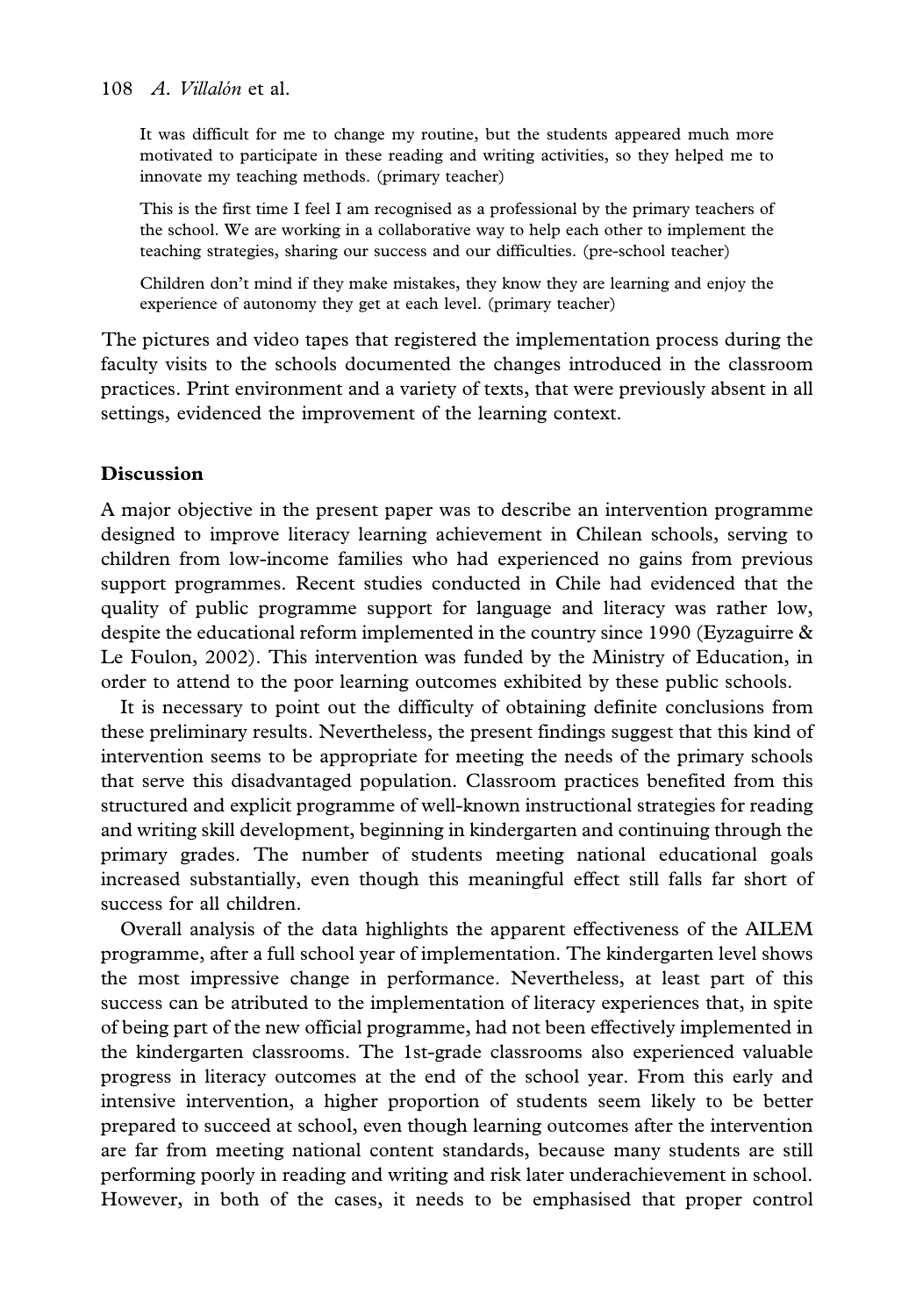conditions are lacking in order to ensure certainty regarding the results. A fully randomised design is necessary to examine the separate and combined effects of this intervention, including control groups and follow-up.

In order to impact teaching styles, the AILEM framework emphasised the alignment of teaching methods and content standards within and across grade levels, involving pre-school teachers, traditionally segregated, principals and elementary coordinators in a process of structural school reform. The focus was the professional development of teachers, whose previous training has been described as too much based upon theoretical aspects of teaching and too little based on practice (Filp, 1994; Eyzaguirre & Le Foulon, 2002). As a result of the training, teachers perceived an improvement in their professional capacities: a better understanding of the literacy learning process, more effective teaching practices and more collaborative work at the schools, orientated alligning teaching methods to meet National Curriculum standards. The observed positive correlation between the implementation of the teaching strategies in the classrooms and the students' outcomes was not significant, but suggests the AILEM instructional framework for classroom instruction may be an influential determinant in literacy learning. It is necessary to explain the differences among the teachers participating in the intervention programme, because even though all attended the same training sessions and had long-term support during the implementation of the framework in their classrooms, they exhibited differences in the level of implementation. A better understanding of the origin of such differences is fundamental in order to obtain better results in future regarding the teachers' training processes. It will be necessary, too, to attend to the possible influence of the intervention itself concerning these positive achievements. Thus, future studies should focus on the issue of sustainability over time of the results.

#### References

- Adams, M. (1990) Beginning to read: thinking and learning about print (Cambridge, MA, MIT Press).
- Barnard, A. (2000) 'Growth with equity': social change and challenges to education in Chile, in: K. Mazurek, M. A. Winzer & C. Majorek (Eds) Education in a global society: a comparative perspective (London, Allyn & Bacon), 77–91.
- Bravo, Villalón, M. & Orellana, E. (2003) El retardo inicial para leer: un déficit en el desarrollo cognitivo y verbal de los niños, Boletín de Investigación Educacional, 18, 13-28.
- Burchinal, M. R., Roberts, J. E., Riggins, R., Jr., Zeisel, S. A., Neebe, E. & Bryant, D. (2000) Relating quality of center-based child care to early cognitive and language development longitudinally, Child Development, 71, 339–357.
- Button, K., Johnson, M. J. & Ferguson, P. (1996) Interactive writing in primary classroom, Reading Teacher, 49, 446–454.
- Cazden, C. B. (1992) Whole language plus, essays on literacy in the United States and New Zealand (New York, Teachers College Press).
- Clay, M. (1991a) Becoming literate: the construction of inner control (Auckland, Heinemann).
- Clay, M. (1991b) Introducing a new storybook to young readers, Reading Teacher, 45, 264–273.
- Clay, M. (1998) By different paths to common outcomes (York, Maine, Stenhouse).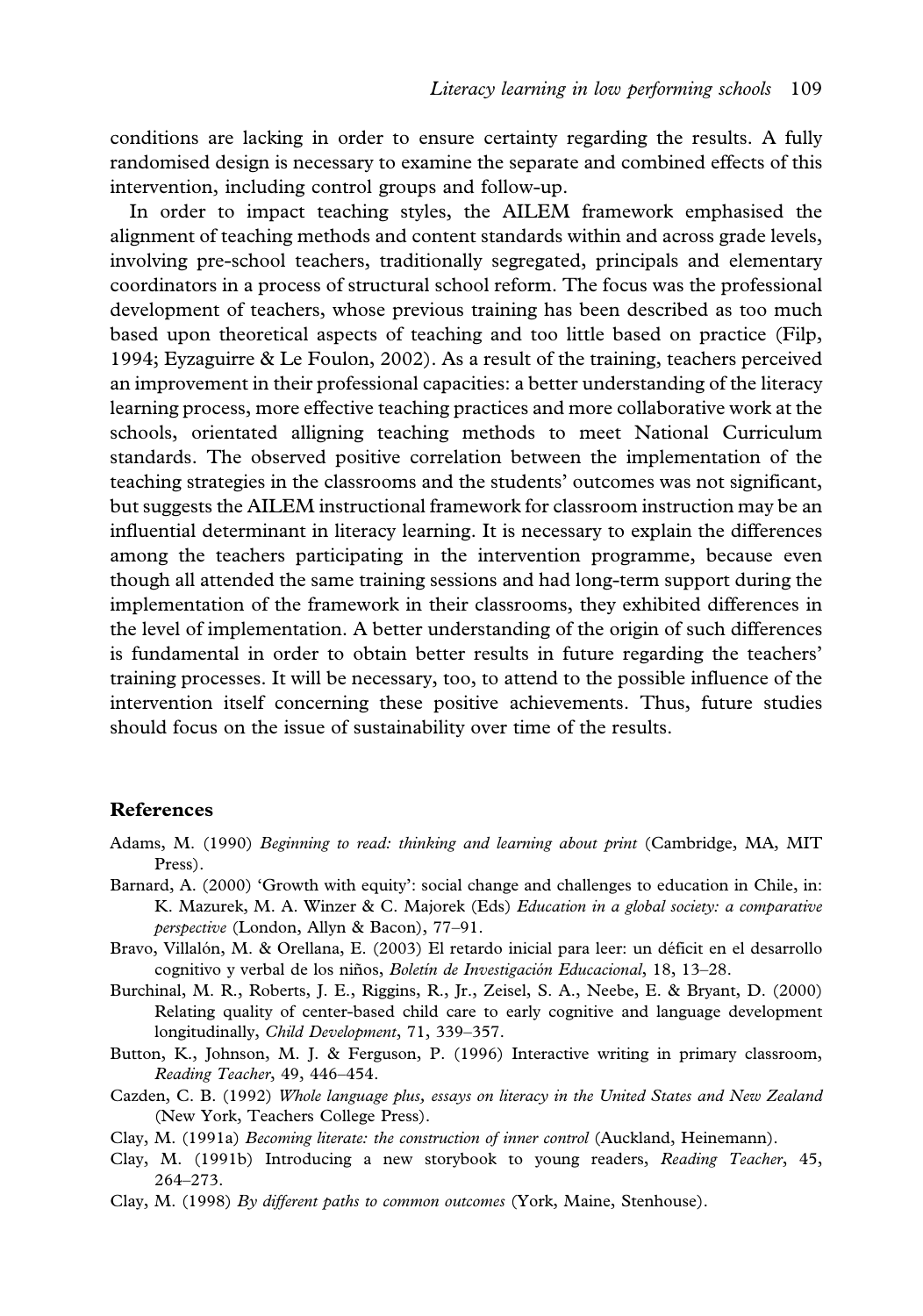- Compton, D. (2000) Modelling the growth of decoding skills in first grade children, Scientific Studies of Reading, 4, 219–259.
- Eyzaguirre, B. & Le Foulon, C. (2002) La calidad de la educación Chilena en cifras, Estudios Públicos, 84, 85-204.
- Filp, J. (1994) Todos los niños aprenden, in: M. Gajardo (Ed.) Cooperación internacional y desarrollo de la educación (Santiago, AGCCI), 179–249.
- Foundation for Comprehensive Early Literacy Learning (2003) Annual Report (Oceanside, CA, University Associates Press).
- Fountas, I. & Pinnell, C. S. (1996) Guided reading (Portsmouth, NH, Heinemann).
- Huck, C., Hepler, S. & Hickman, J. (1994) Children's literature in the elementary school (Madison, WI, Brown & Benchmark).
- Hallinger, P. & Leithwood, K. (1996) Culture and educational administration: a case of finding out what you don't know, *Journal of Educational Administration*, 34, 98-116.
- Hopkins, D. & Stern, D. (1996) Quality teachers, quality schools: international perspectives and policy implications, Teaching and Teacher Education, 12, 501–517.
- Jiménez, J. E. & Ortiz, R. (1995) Conciencia fonológica y aprendizaje de la lectura: teoría, evaluación e intervención (Madrid, Ed. Síntesis).
- Lyons, C. A., Pinnell, G. S. & DeFord, D. E. (1993) Partners in learning: teachers and children in reading recovery (New York, Teachers College Press).
- Marchesi, A. & Martín, E. (1998) Calidad de la enseñanza en tiempos de cambio (Madrid, Alianza Editorial).
- McCarrier, A., Fountas, I. & Pinnell, G. S. (2000) Interactive writing: how language and literacy come together (Portsmouth, NH, Heinemann).
- Ministerio de Educación de Chile (1998) Evaluación de programas de educación parvularia en Chile: resultados y desafíos (Santiago, Ministerio de Educación).
- Neuman, S. B. & Dickinson, D. K. (Eds) (2002) Handbook of early literacy research (London, Guilford Press), 97–110.
- OECD (1992) High-quality education and training for all (Paris, OECD).
- Pappas, C. C. & Brown, E. (1987) Learning to read by reading: learning how to extend the functional potential of language, Research in the Teaching of English, 2, 160–184.
- Reynolds, D. & Cuttance, P. (1992) School effectiveness: research, policy and practice (London, Cassell).
- Scarborough, H. S. (1998) Early identification of children at risk for reading disabilities: phonolgical awareness and some other promising predictors, in: B. K. Shapiro, P. J. Accardo & A. J. Capute (Eds) Specific reading disability: a view of the spectrum (Timonium, MD, York Press), 75–119.
- Scarborough, H. S. (2002) Connecting early language and literacy to later reading (dis)abilities: evidence, theory and practice, in: S. B. Neuman & D. K. Dickinson (Eds) Handbook of early literacy research (London, Guilford Press), 97–110.
- Snow, C., Burns, S. & Griffin, M. (1998) Preventing reading difficulties in young children (Washington, DC, National Academy Press).
- Solé, I. & Teberosky, A. (2001) La enseñanza y el aprendizaje de la alfabetización: una perspectiva psicológica, in: C. Coll, J. Palacios & A. Marchesi (Eds) Desarrollo psicológico y educación, 2: Psicología de la educación escolar (Madrid, Alianza), 461-485.
- Swartz, S. L., Shook, R. E. & Klein, A. F. (2002) Readings in literacy learning in the primary grades (Oceanside, CA, University Associates Press).
- Taylor, D. (1993) From the child's point of view (Portsmuth, NH, Heinemann).
- Teale, W. H. (1995) Young children and reading: trends across the twentieth century, *Journal of* Education, 177, 95–127.
- Teale, M. H. & Sulzby, E. (Eds) (1986) Emergent literacy: writing and reading (Norwood, NJ, Ablex).
- Vellutino, F. R. & Scanlon, D. M. (2002) Emergent literacy skills, early instruction and individual differences as determinants of difficulties in learning to read: the case for early intervention,